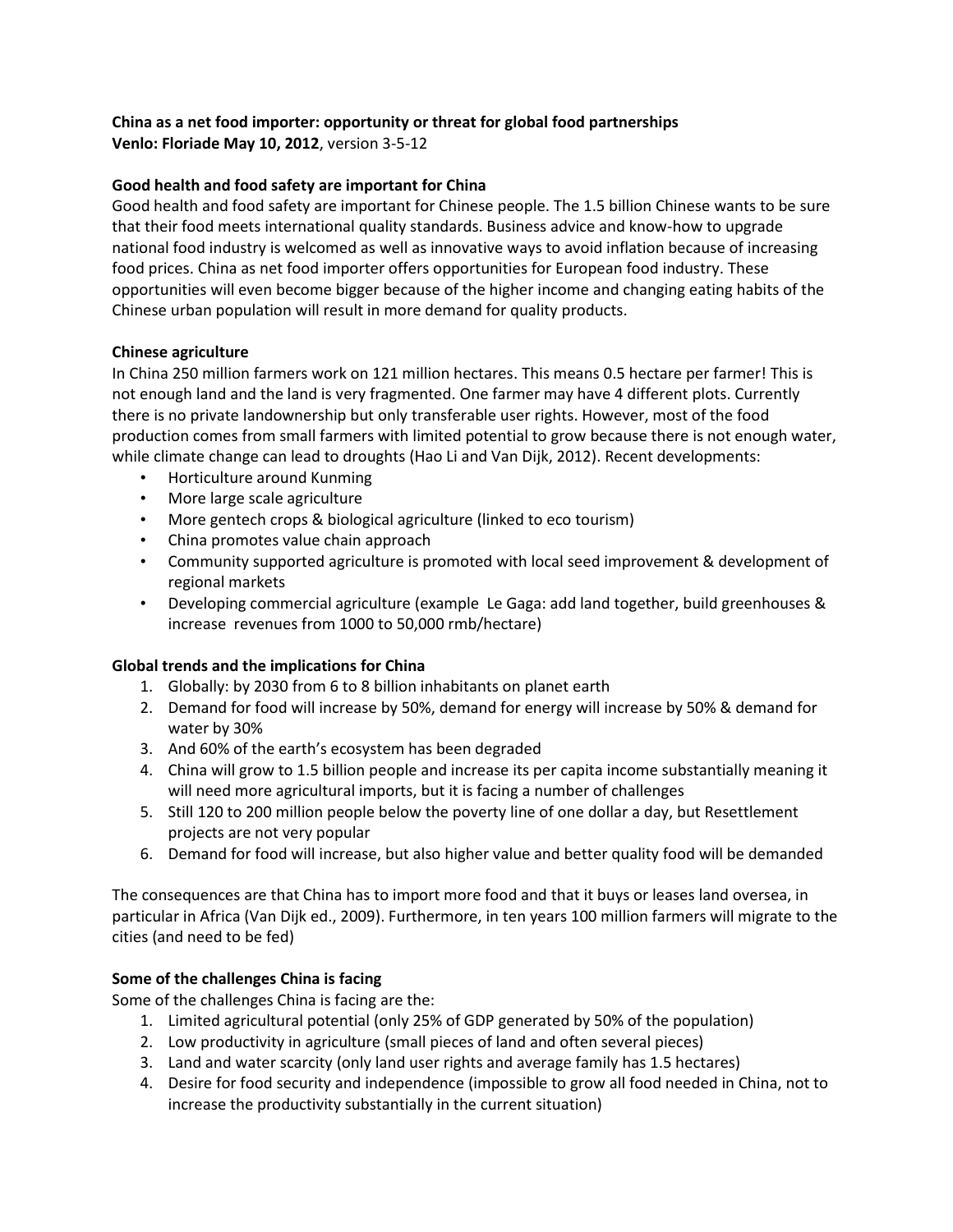- 5. Food inflation: consumer prices increase because of higher demand and insufficient supply. This leads to negative rates of interest and contributes to political instability. China is Looking for innovative ways to avoid inflation because of increasing food prices
- 6. Knowledge that China does not want to depend mainly on the US, Vietnam or Australia
- 7. Import dependency: ever more? For example China needs a lot of soy beans for animal feed and needs to import rice and wheat
- 8. Certainty that with wealth & population growth demand for meat, fruit & vegetables increases
- 9. Fact that China is already the number one user of pesticides in the world &
- 10. Use of 50% of all fertilizer in the world

### **Achieving food security?**

The objectives of the government are to achieve Food self sufficiency at 90% and for other products 100%. The question is: IS THIS REALISTIC? In this B2B seminar, top business experts active in China will address these issues. Despite low productivity China wants food security, but worsens Africa's food security. Worldwide demand for food is growing, like the population from 6 to 8 billion by 2030, leading to:

- a. Increased demand for food (plus 50%, or plus 70% according to FAO by 2050)
- b. Demand for energy also increases 50%
- c. But already 60% of earth's eco system is degrading

### **Food scandals**

- China has faced a series of food scandals, from SARs to melamine milk
- 300,000 children got sick and 6 died. Also:
- Recycling used cooking oil from restaurants arrested gang 32 people and confiscated 100 t
- Recently authorities are closing firms because of poor food: Chinese government arrested 2000 people and
- Closed 5000 companies not respecting the rules

### **Conclusions**

- 1. Food plays an important role in assuring stability in Chinese society: more demand for quality and special products
- 2. China needs more agricultural imports, but there are a number of constraints
- 3. Opportunities for European exporters, if logistics, standards & distribution issues can be solved
- 4. Demand is changing towards higher value and quality products
- 5. What is wrong with importing food? China has to accept that other countries have competitive advantages & should benefit from globalization
- 6. Most protests are farmers against extending metropolitan cities
- 7. China as net food importer offers opportunities for European food industry
- 8. A need for partnerships to enter the Chinese food market and build up lasting relations
- 9. Business advice and know-how to upgrade national food industry is welcomed
- 10. Try to overcome these constraints collectively as food exporters from the EU!

Meine Pieter van Dijk, Professor of entrepreneurship at the Maastricht School of Management